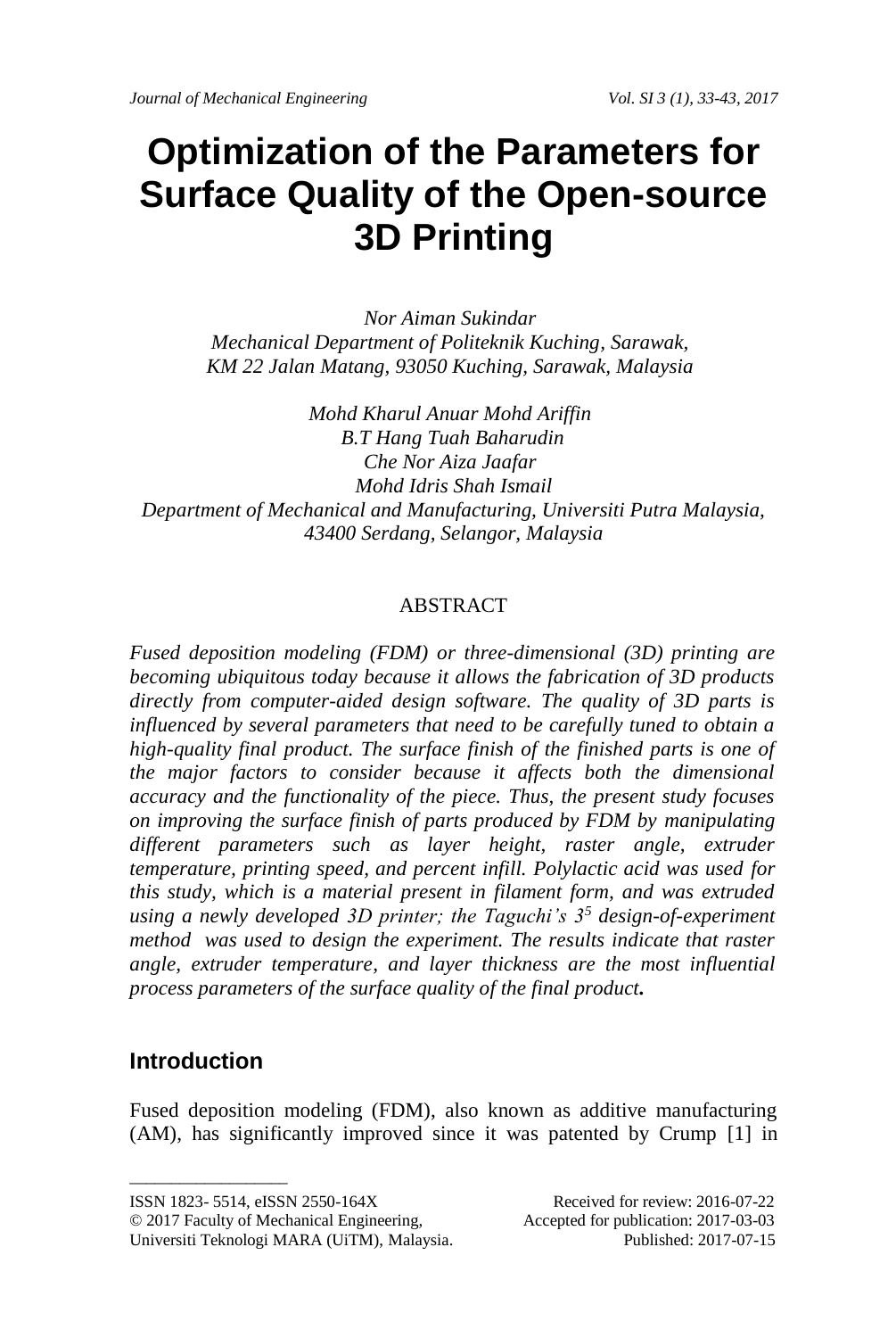1992. The idea of FDM is quite simple: a three-dimensional (3D) object is constructed from a melted material that is deposited layer by layer and allowed to solidify [2]. Acrylonitrile butadiene styrene and polylactic acid (PLA) are the most common materials used in FDM. Since the original patent expired a few years ago, a variety of software and hardware designs for FDM have become available on the market. Because of its low cost, the demand for FDM technology is increasing. In 1996, Stratasys introduced the Genisys machine, which uses the inkjet printing mechanism. In the same year, Z Corp. also launched its Z402 3D printer. Other companies commercializing this technology include Beijing Yinhua Laser Rapid Prototypes Making & Mould Technology Co., Ltd. and BPM Technology [3]. However, Stratasys dominates the FDM market with a 41.5% share of all systems in 2010, making it the biggest manufacturer of AM technology [4].

The development of low-cost 3D printing began in 2004 with an opensource 3D printing project called RepRap (replicating rapid prototyping). Since then, several 3D printers have become available on the market for as little as \$5000 [5]. However, the performance of such low-cost 3D printers remains questionable; many research and development have been done to improve this situation. For example, Melenka [6] evaluated the dimensional accuracy of parts made with the MakerbotBot Replicator 2 desktop 3D printer; the results demonstrated that settings need to be carefully monitored if a consistent geometry is required. In addition, research on how process parameters affect parts made from PLA materials shows that different process parameters (e.g., infill orientation or the number of shells) significantly impact the mechanical performance of the material [7].

Surface finish is a vital quality of the finished part because it directly affects the dimensional accuracy and, therefore, the functionality of finished parts. Previous research applied Taguchi method governing process parameters with three levels and orthogonal array of L9, which manipulating several process parameters, including print speed, layer height, and percentage infills to investigate which parameters that most affect the quality of surface finish [8]. The present research investigates the surface finish of parts made of PLA materials using Taguchi method by varying the process parameters of layer height, raster angle, extruder temperature, printing speed, and percentage infill. All process parameters are analyzed to find, which are the most influential for optimizing the printing process.

## **Experimental Setup**

#### **Sample Preparation**

The experiment was conducted by using a newly developed three-axis 3D printer with a more accurate lead screw specifically designed for this research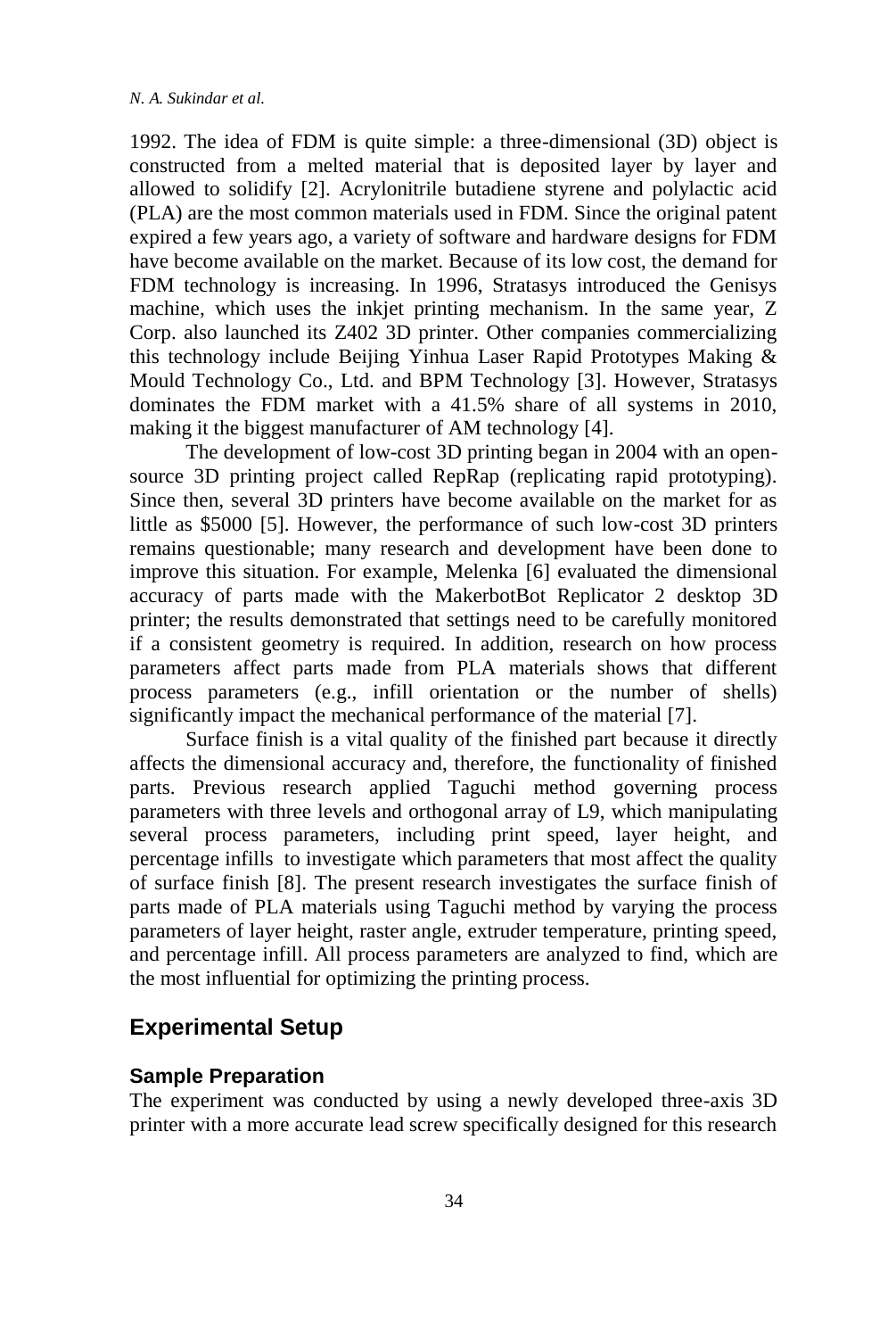as shown in Figure 1. The open-source software Repetier-Host, which is freely available online, was used for this work.



Figure 1: Three-axis 3D printer

A sample was designed by using Autodesk Inventor (Autodesk, USA) and comprised a  $20 \times 20 \times 5$  mm<sup>3</sup> rectangular cuboid (refer Figure 2) converted into standard triangular language (STL) format. Various process parameters were fixed throughout the experiment at the values given in Table 1.

Table 1: Parameters held constant throughout the experiment

| <b>Parameters</b> | <b>Description</b> |
|-------------------|--------------------|
| Nozzle diameter   | $0.3 \text{ mm}$   |
| Shell thickness   | $1.2 \text{ mm}$   |
| Bead temperature  | 45°C.              |



Figure 2: Specimen used for surface-roughness test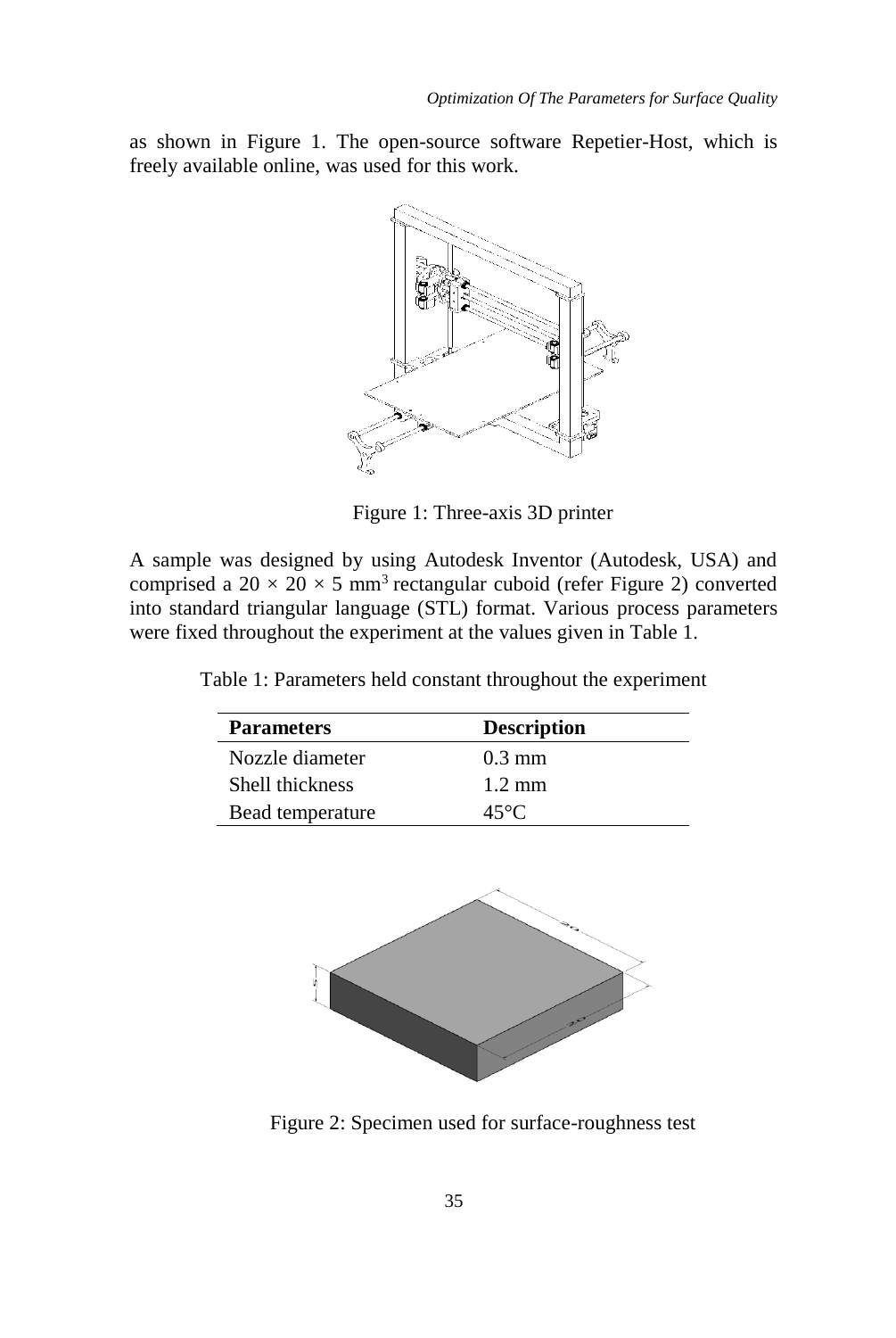### **Materials and Method**

White PLA with a diameter of 1.75 mm was used. The specimen was fabricated with all parameter combinations considered by using Taguchi's  $3<sup>5</sup>$ design-of-experiment method with an orthogonal array of L27 was implemented in Minitab 16.0 software (Minitab, USA), which gave a total of 27 experiments. The parameters were varied as shown in Table 2.

| Layer<br>thickness<br>mm) | <b>Raster</b><br>angle<br>(degrees) | <b>Percentage</b><br>infill $(\% )$ | Liquefier<br>temperatur<br>$e(^{\circ}C)$ | <b>Printing</b><br>speed<br>(mm/s) |
|---------------------------|-------------------------------------|-------------------------------------|-------------------------------------------|------------------------------------|
| 0.2                       | 90                                  | 20                                  | 200                                       | 60                                 |
| 0.3                       | 70                                  | 60                                  | 230                                       | 80                                 |
| 0.4                       | 45                                  | 100                                 | 260                                       | 100                                |

Table 2: Five parameters varied for measuring surface roughness

#### **Surface-roughness Measurements**

To measure the surface roughness, we used a Perthometer S2 PGK (Mahr, Germany) surface analyzer as shown in Figure 3. To ensure consistent data, three readings were taken, each at three different spots on the sample surface.



Figure 3: Surface analyzer for measuring surface roughness (Perthometer S2 PGK)

# **Results and Discussion**

A total of 27 3D samples were printed with all five parameters varied as indicated in Table 2. The arithmetic average of the roughness profile (Ra) of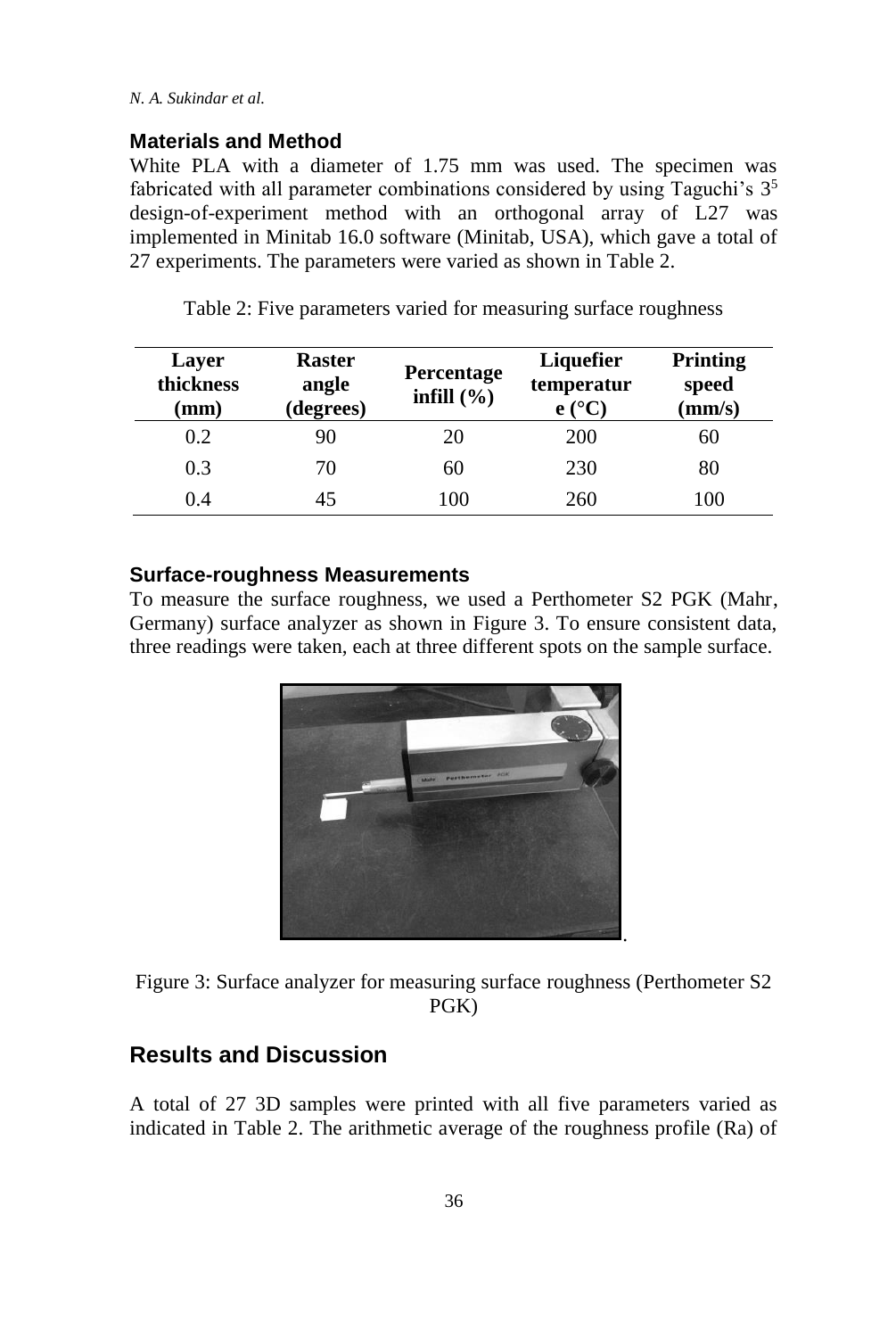all the samples was measured and recorded for later analysis. Figure 4 shows the raster variation of the printed parts.



Figure 4: Samples made with raster angle (from left to right) 45°, 70°, and  $90^\circ$ 

## **Analysis of variance**

Figures 5(a) and 5(b) show a normal probability plot and residual versus fit, respectively. These show a normal distribution plot and random scatter of the residual, the latter of which shows a non pattern about the zero. Figure 5(c) shows residual versus order and shows that the assumption of randomly scattered data is satisfied.

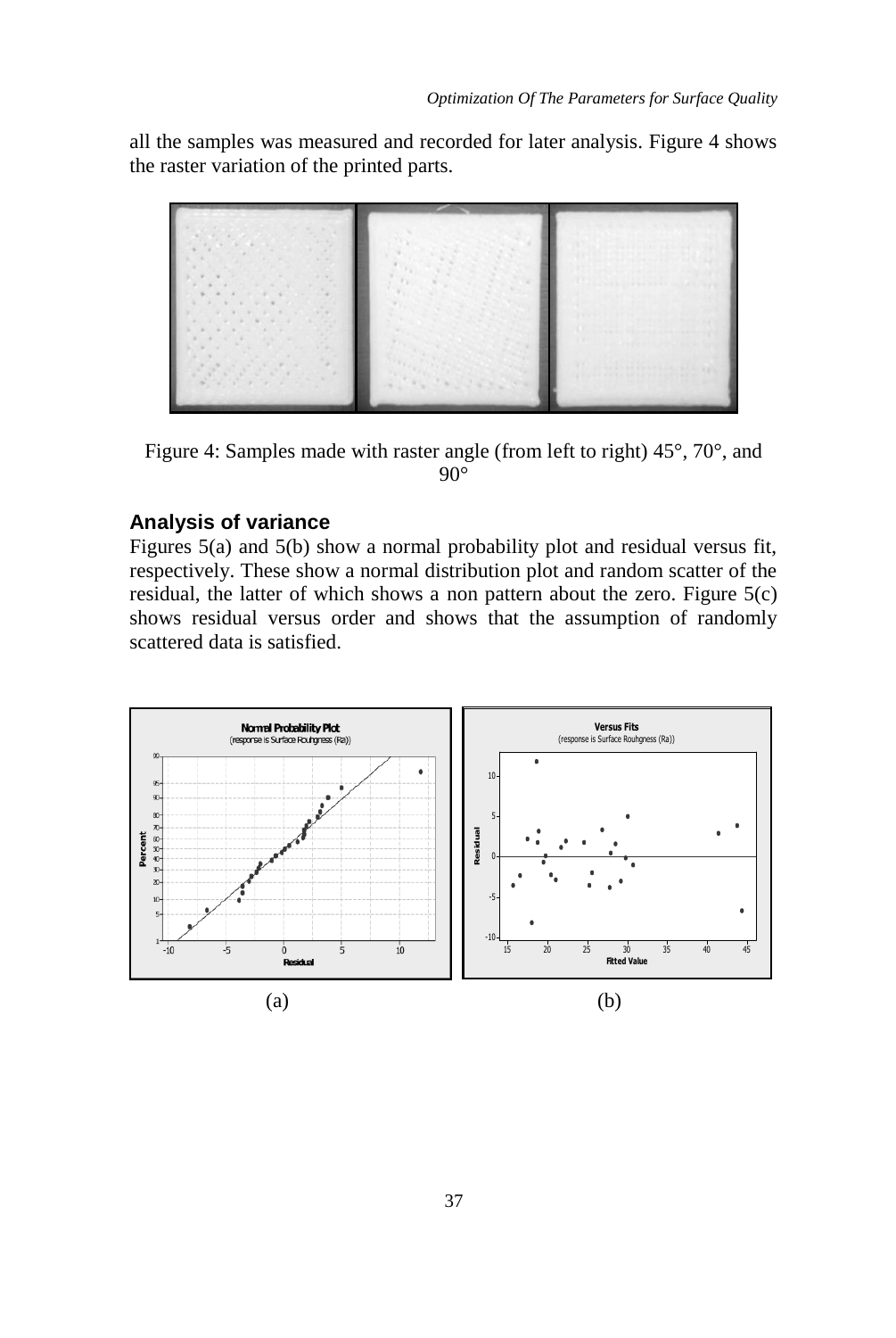#### *N. A. Sukindar et al.*



(c)

Figure 5: (a) Normal probability plot; (b) Residual versus fits; (c) Residual versus order

Figure 6 shows the mean function of all the process parameters involved in this study. Meanwhile, Table 3 shows the result of analysis of variance and the result show that the raster angle is a dominant parameter (*p*value  $= 0.000$ ) for determining surface roughness, which is consistent with previous results [9, 10]. The parameter "liquefier temperature" is also significant for the surface roughness ( $p$ -value = 0.003), and the liquefier temperature of 200°C gives the highest Ra. The liquefier temperature must be carefully monitored to determine the optimum temperature for printing. The effect of printing temperature was observed by imaging with a scanning electron microscope (Hitachi SU1510, Japan). If the temperature is too low, the bonding between each layer is affected and the surface finish is rough [cf. Figures 7(a) and 7(b)]. In addition, the road width of each layer becomes inconsistent if the liquefier does not sufficiently heat the filament. However, if the temperature is much higher than it should be, the road width causes expansion, as shown in Figures  $7(c)$  and  $7(d)$ , and this phenomenon affects the accuracy of the final product. Based on this analysis, 230°C is the optimum temperature because it gives the lowest Ra as shown Figure 8(a). The layer thickness also shows a significant impact on surface roughness (*p*value  $= 0.003$ ) which also consistent with the previous result [11]. Table 4 shows the S/N ratio values for the experiment by factor level. The result found that the raster angle (B) is the main contribution affecting the surface roughness followed by liquefier temperature (D), layer thickness (A), printing speed (E), and percentage infill (C).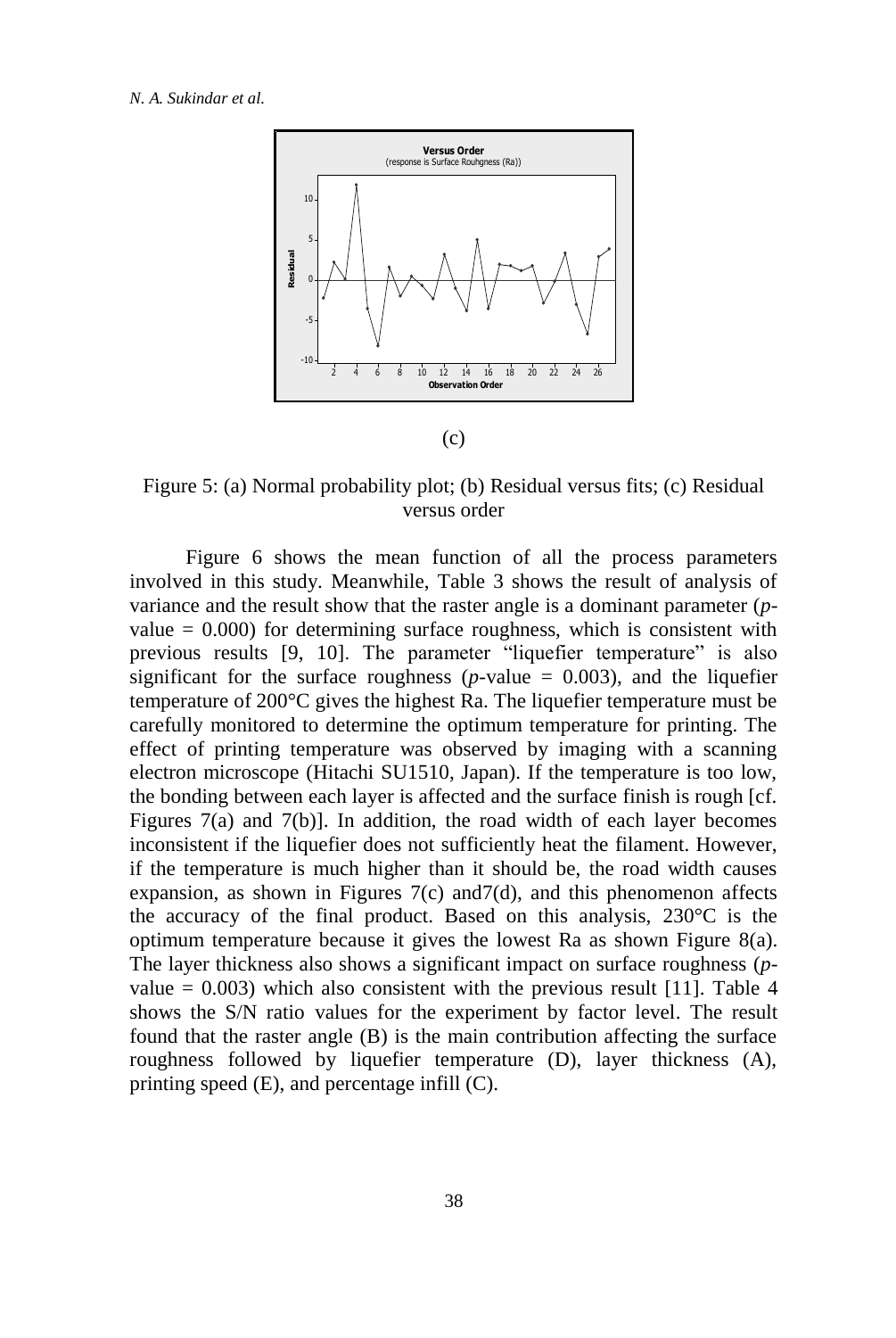| <b>Source</b>                                 | DF             | Seq SS  | Adj<br>SS | Adj<br><b>MS</b> | F     | $p-$<br>value |
|-----------------------------------------------|----------------|---------|-----------|------------------|-------|---------------|
| Layer Thickness<br>$mm)$ (A)                  | $\overline{c}$ | 426.58  | 426.58    | 213.29           | 8.26  | 0.003         |
| Raster Angle<br>$(\text{degree})$ (B)         | 2              | 668.33  | 668.33    | 334.17           | 12.95 | 0.000         |
| Percentage Infill<br>(C)                      | $\mathfrak{D}$ | 27.63   | 27.63     | 13.82            | 0.54  | 0.596         |
| Liquefier<br>Temperature<br>$(Celcius)$ $(D)$ | 2              | 453.93  | 453.93    | 226.96           | 8.79  | 0.003         |
| Printing Speed<br>$\text{(mm/s)}$ (E)         | $\overline{c}$ | 43.37   | 43.37     | 21.69            | 0.84  | 0.450         |
| Error                                         | 16             | 412.94  | 412.94    | 25.81            |       |               |
| Total                                         | 26             | 2032.78 |           |                  |       |               |

Table 3: Results of analysis of variance



Figure 6: (A) Mean as a function of layer thickness; (B) Mean as a function of raster angle; (C) Mean as a function of percentage infill; (D) Mean as a function of extruder temperature; (E) mean as a function of printing speed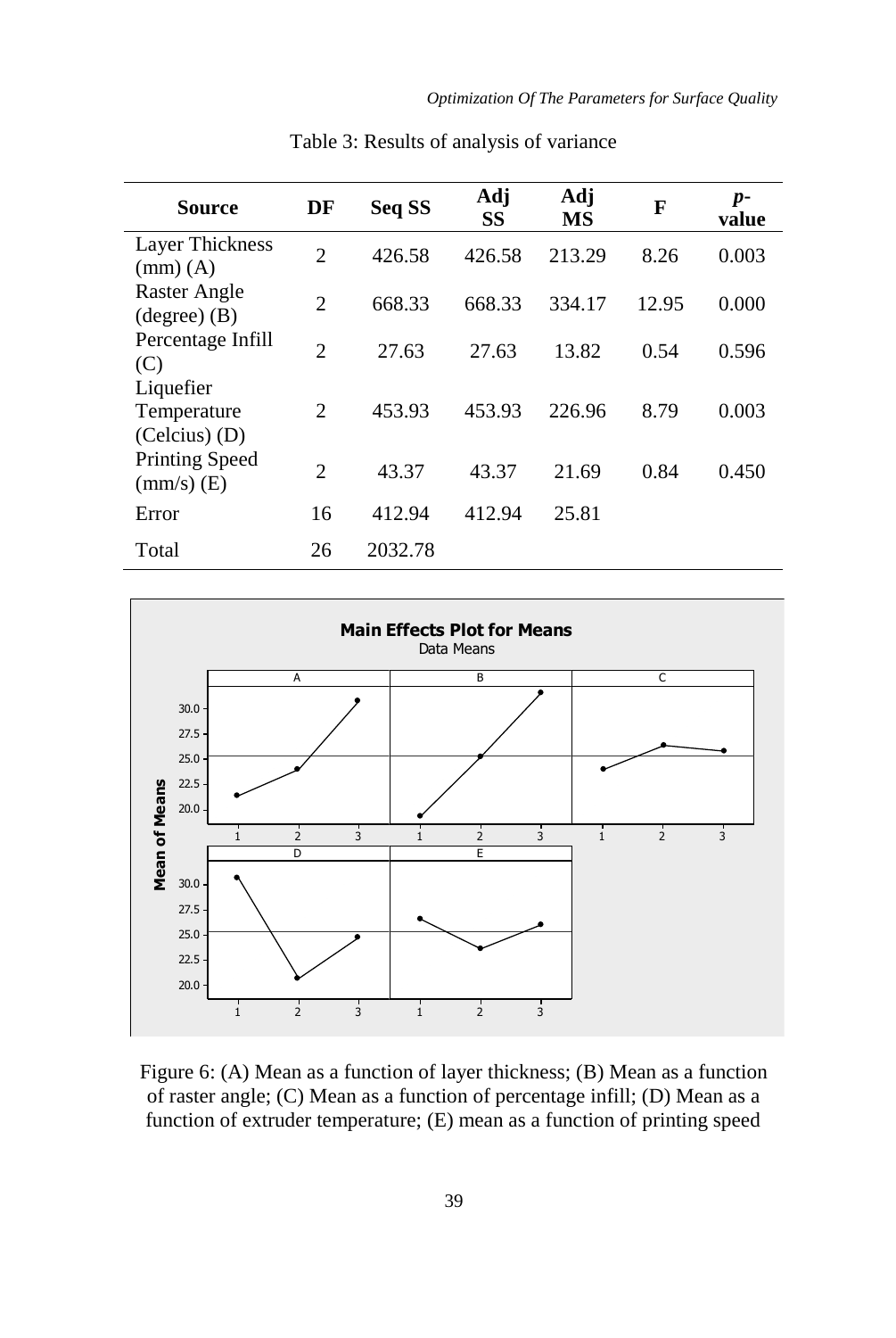*N. A. Sukindar et al.*



Figure 7: Finished parts made at different temperatures

| Level |       |       | C     | D     | E     |
|-------|-------|-------|-------|-------|-------|
|       | 21.35 | 19.36 | 23.97 | 30.66 | 26.56 |
| 2     | 23.97 | 25.20 | 26.33 | 20.67 | 23.61 |
| 3     | 30.78 | 31.54 | 25.81 | 24.78 | 25.94 |
| Delta | 9.43  | 12.18 | 2.36  | 9.99  | 2.94  |
| Rank  |       |       |       |       |       |
|       |       |       |       |       |       |

Table 4: S/N ratio values for the experiment by factor level

The other parameters, including printing speed and percentage infill, do not significantly affect the surface roughness, which is consistent with previous results [11]. The *p*-value for printing speed and percent infill is 0.450 and 0.596 respectively.

## **Optimum parameters**

Based on our analysis, the optimum parameters include a raster angle of 90° to optimize the surface finish. This factor is statistically dominant, as seen from the results presented in Table 3. Figure 9 shows that the optimum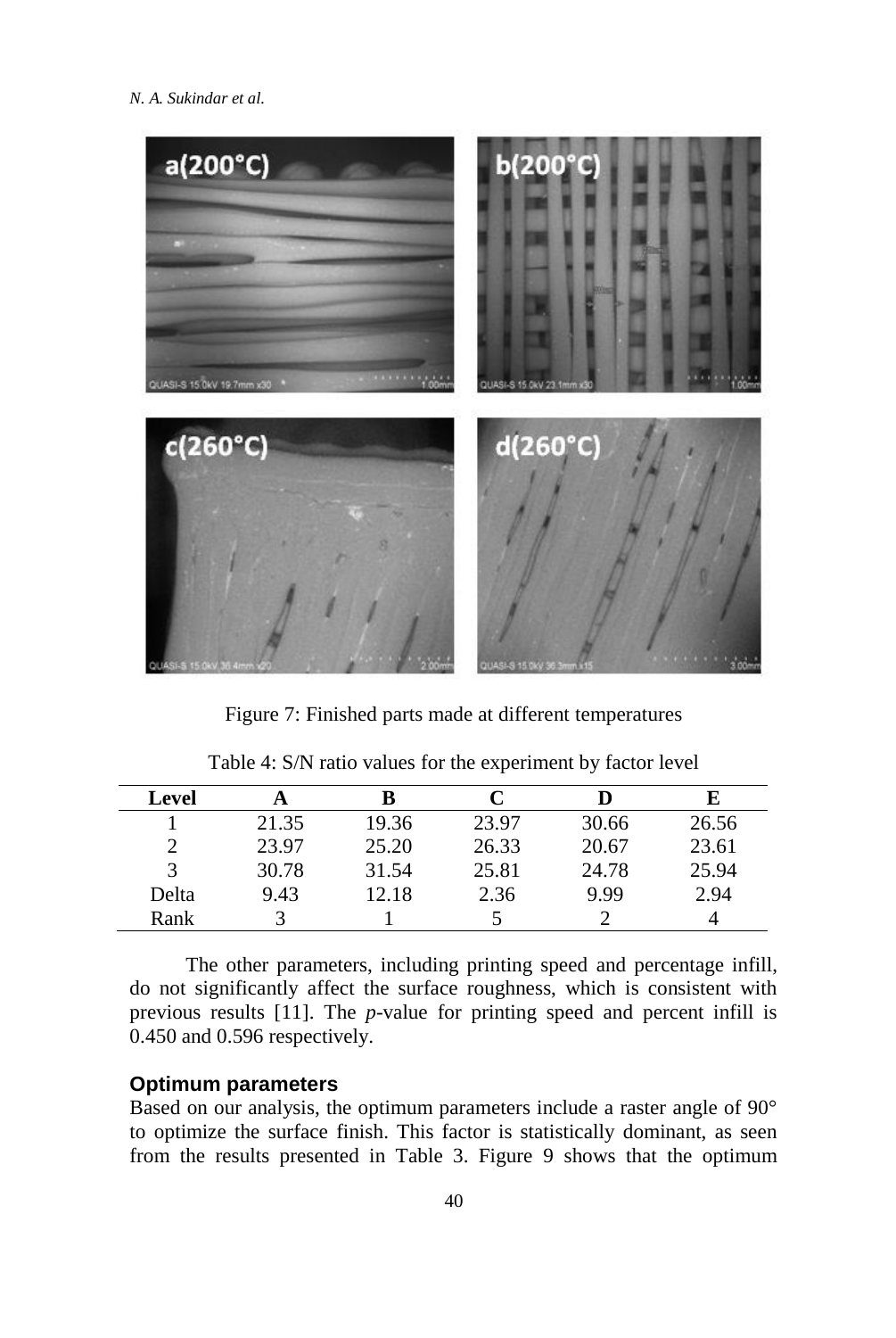extruder temperature is 230°C, but a more accurate evaluation may be obtained by varying the temperature from 210°C to 250°C. Layer thickness should be set to a low value to obtain a smoother surface finish; in this case, we used 0.2 mm. However, surface finish also depends upon the nozzle; different nozzles have different tip diameters and die angles, and these factors affect the stability and the accuracy of the extrusion process. Another research has addressed the stability of the extrusion process by analyzing the die angle of the material being extruded [12].



Figure 9: 3D surface plot of surface roughness as a function of layer thickness and extruder temperature

Parts with a fine finish are obtained by tuning the factors mentioned above, which leads to the finish shown by scanning electron microscopy in Figure 9.



Figure 10: Scanning electron microscopy image of fine finish obtained with optimum parameters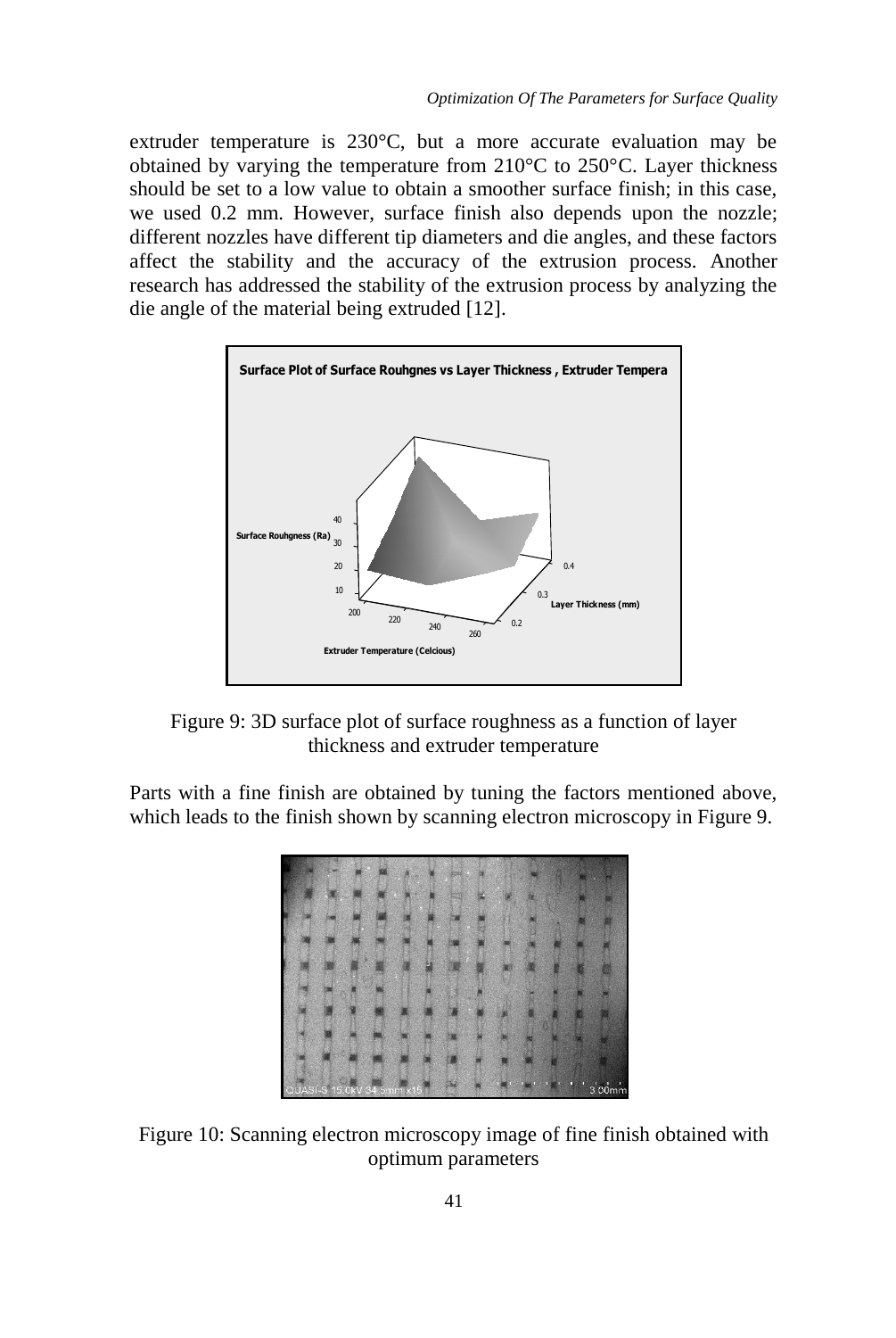*N. A. Sukindar et al.*

# **Conclusion**

All parameters of the 3D printing process were analyzed to obtain optimum results. Based on our analysis, the raster angle, extruder temperature and layer thickness exert the strongest influence on the surface roughness of the final pieces. The other two parameters which are printing speed, and percentage infill not significantly affect the surface roughness. Finally, tuning the right parameters will have fine and smooth surface finish.

# **Acknowledgements**

The authors express their appreciation for the MyBrain 15 scholarship and Fundamental Research Grant under the Ministry of Higher Education Malaysia FRGS/1/2015/TK03/UPM/02/3 under vote number 5524728.

# **References**

- [1] Crump, S. S., "Apparatus and method for creating three-dimensional objects. " U.S. Patent 5,121,329, issued June 9, 1992.
- [2] Gibson, I., Rosen, D. W., and Stucker, B., Additive Manufacturing Technologies. Springer New york Heidelberg Dordrecht London, 2010.
- [3] Wohlers, T. and Gornet, T., "History of additive manufacturing Introduction of non-SL systems Introduction of low-cost 3D printers," Wohlers Rep. 2011, pp. 1–23, 2011.
- [4] Turner, B. N., Strong, R., and Gold, S. A., "A review of melt extrusion additive manufacturing processes: I. Process design and modeling," Rapid Prototyp. J., vol. 20, no. 3, pp. 192–204, 2014.
- [5] Roberson, D. A., Espalin, D., and Wicker, R. B., "3D printer selection: A decision-making evaluation and ranking model," Virtual Phys. Prototyp., vol. 8, no. 3, pp. 201–212, 2013.
- [6] Melenka, G. W., Schofield, J. S., Dawson, M. R., and Carey, J. P., "Evaluation of dimensional accuracy and material properties of the MakerBot 3D desktop printer," Rapid Prototyp. J., vol. 21, no. 5, pp. 618–627, 2015.
- [7] Lanzotti, A., Grasso, M., Staiano, G., and Martorelli, M., "The impact of process parameters on mechanical properties of parts fabricated in PLA with an open-source 3-D printer," Rapid Prototyp. J., vol. 21, no. 5, pp. 604–617, 2015.
- [8] C. Mendonsa, K. V Naveen, P. Upadhyaya, and V. D. Shenoy, "Influence of FDM Process Parameters on Build Time Using Taguchi and ANOVA Approach," Inetrnational J. Sci. Res., vol. 4, no. 2, pp. 2013–2016, 2015.